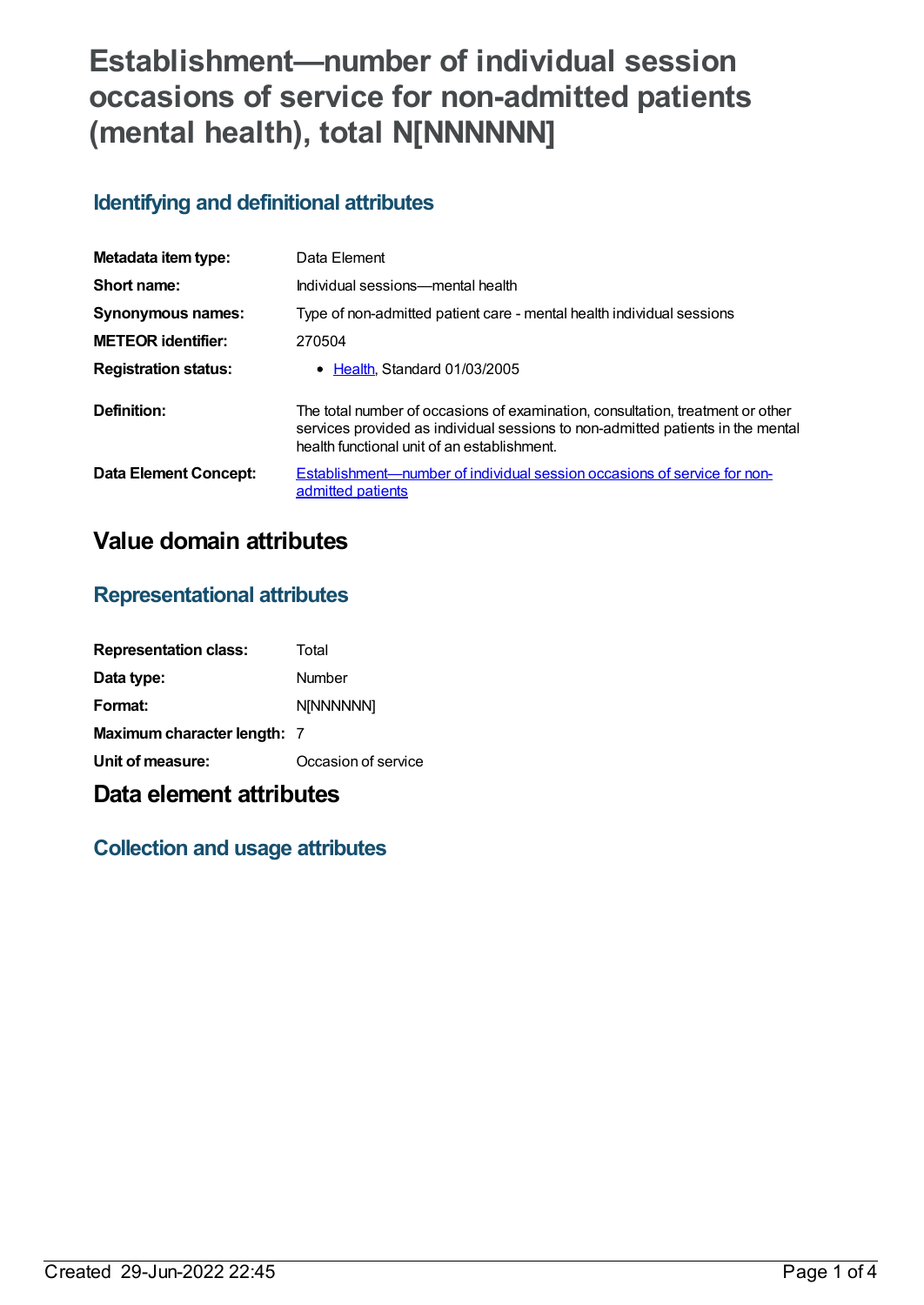| Guide for use:                         | For all occasions of service as individual sessions to non-admitted patients<br>attending designated psychiatric or mental health units within hospitals.                                                                                                                                                                                                                                                                                                                                                                                                                                                                                                                                                                   |  |
|----------------------------------------|-----------------------------------------------------------------------------------------------------------------------------------------------------------------------------------------------------------------------------------------------------------------------------------------------------------------------------------------------------------------------------------------------------------------------------------------------------------------------------------------------------------------------------------------------------------------------------------------------------------------------------------------------------------------------------------------------------------------------------|--|
|                                        | This metadata item identifies types of services provided to non-admitted patients in<br>different institutional ways in different systems. It is not a summary casemix<br>classification.                                                                                                                                                                                                                                                                                                                                                                                                                                                                                                                                   |  |
|                                        | A patient who first contacts the hospital and receives non-admitted care, for<br>example through emergency departments, and is subsequently admitted, should<br>have both components of care enumerated separately. Where possible, non-<br>admitted occasions of service that are provided to patients who are subsequently<br>admitted should be identified as a subset of the total occasions of service.                                                                                                                                                                                                                                                                                                                |  |
|                                        | The list of Type of non-admitted patient care categories was to be developed using<br>typical functional units or cost centres within existing institutions. These would<br>include designated wards or departments and specialised clinics. Although the<br>current statistical/financial returns submitted to the various health authorities by their<br>hospitals do not provide a minimum subset, an effort has been made to define the<br>categories in respect to those areas commonly collected. Many functional units<br>provide services to both admitted patients and non-admitted patients, for example<br>pathology. Only occasions of service for non-admitted patients should be included<br>in this section. |  |
| <b>Collection methods:</b>             | The definition does not distinguish case complexity for non-admitted patients.                                                                                                                                                                                                                                                                                                                                                                                                                                                                                                                                                                                                                                              |  |
|                                        | For example, an occasion of service could vary in complexity from a simple urine<br>glucose test to a complete biochemical analysis of all body fluids. Ideally, average<br>case complexity values would be available for the various categories of non-<br>admitted patients in the same way that average diagnosis related group weighted<br>separations are becoming available for acute admitted patients. However, such<br>measures would require the development of patient record databases for non-<br>admitted patients. This does not imply an inadequacy in definition.                                                                                                                                          |  |
|                                        | For admitted patients the concept of a <b>separation</b> is widely accepted. Separations<br>can vary between admission for overnight observation to open heart surgery. The<br>issue of case complexity for both admitted and non-admitted patients is a separate<br>issue and beyond the scope of the proposed summary establishment-level activity<br>data.                                                                                                                                                                                                                                                                                                                                                               |  |
| <b>Source and reference attributes</b> |                                                                                                                                                                                                                                                                                                                                                                                                                                                                                                                                                                                                                                                                                                                             |  |

**Submitting organisation:** National minimum data set working parties

### **Relational attributes**

| Related metadata<br>references:                             | Supersedes <b>EO</b> ccasions of service, version 1, Derived DE, NHDD, NHIMG,<br>Superseded 01/03/2005.pdf (14.7 KB) No registration status              |
|-------------------------------------------------------------|----------------------------------------------------------------------------------------------------------------------------------------------------------|
|                                                             | Supersedes <b>E</b> Type of non-admitted patient care, version 1, Derived DE, NHDD,<br>NHIMG, Superseded 01/03/2005.pdf (26.0 KB) No registration status |
| <b>Implementation in Data Set</b><br><b>Specifications:</b> | Public hospital establishments NMDSHealth, Superseded 21/03/2006                                                                                         |
|                                                             | <b>Implementation start date: 01/07/2005</b>                                                                                                             |
|                                                             | <b>Implementation end date: 30/06/2006</b>                                                                                                               |
|                                                             |                                                                                                                                                          |

Public hospital [establishments](https://meteor.aihw.gov.au/content/334285) NMDS[Health](https://meteor.aihw.gov.au/RegistrationAuthority/12), Superseded 23/10/2006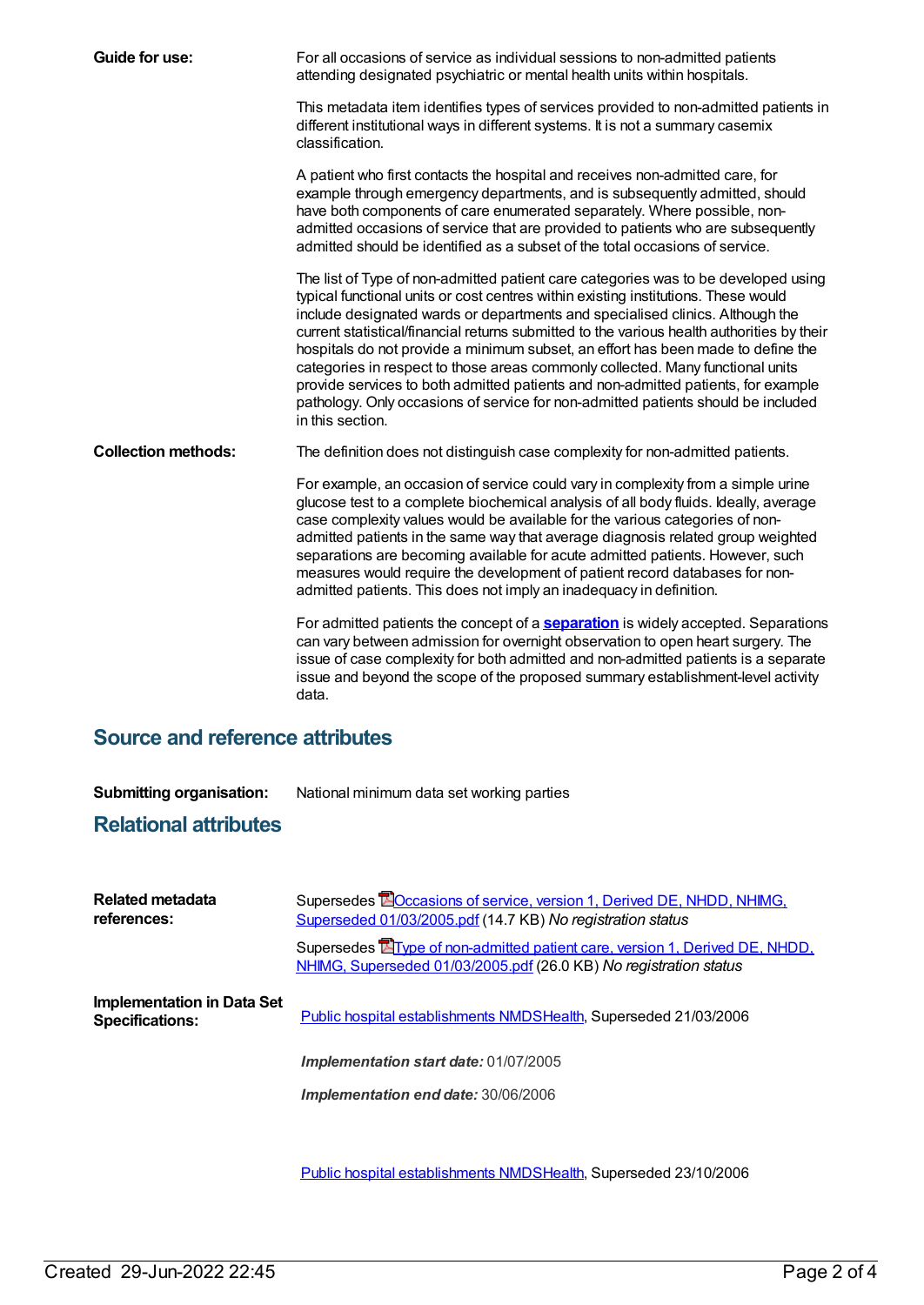*Implementation start date:* 01/07/2006 *Implementation end date:* 30/06/2007

Public hospital [establishments](https://meteor.aihw.gov.au/content/345139) NMDS 2007-08[Health](https://meteor.aihw.gov.au/RegistrationAuthority/12), Superseded 05/02/2008

*Implementation start date:* 01/07/2007 *Implementation end date:* 30/06/2008

Public hospital [establishments](https://meteor.aihw.gov.au/content/362302) NMDS 2008-09[Health](https://meteor.aihw.gov.au/RegistrationAuthority/12), Superseded 03/12/2008

*Implementation start date:* 01/07/2008 *Implementation end date:* 30/06/2009

Public hospital [establishments](https://meteor.aihw.gov.au/content/374924) NMDS 2009-10[Health](https://meteor.aihw.gov.au/RegistrationAuthority/12), Superseded 05/01/2010

*Implementation start date:* 01/07/2009

Public hospital [establishments](https://meteor.aihw.gov.au/content/386794) NMDS 2010-11[Health](https://meteor.aihw.gov.au/RegistrationAuthority/12), Superseded 18/01/2011

*Implementation start date:* 01/07/2010 *Implementation end date:* 30/06/2011

Public hospital [establishments](https://meteor.aihw.gov.au/content/426900) NMDS [2011-12Commonwealth](https://meteor.aihw.gov.au/RegistrationAuthority/10) Department of Health, Recorded 16/07/2015 [Health](https://meteor.aihw.gov.au/RegistrationAuthority/12), Superseded 07/12/2011

*Implementation start date:* 01/07/2011 *Implementation end date:* 30/06/2012

Public hospital [establishments](https://meteor.aihw.gov.au/content/470656) NMDS 2012-13[Health](https://meteor.aihw.gov.au/RegistrationAuthority/12), Superseded 07/02/2013

*Implementation start date:* 01/07/2012

*Implementation end date:* 30/06/2013

Public hospital [establishments](https://meteor.aihw.gov.au/content/504279) NMDS 2013-14[Health](https://meteor.aihw.gov.au/RegistrationAuthority/12), Superseded 11/04/2014

*Implementation start date:* 01/07/2013

*Implementation end date:* 30/06/2014